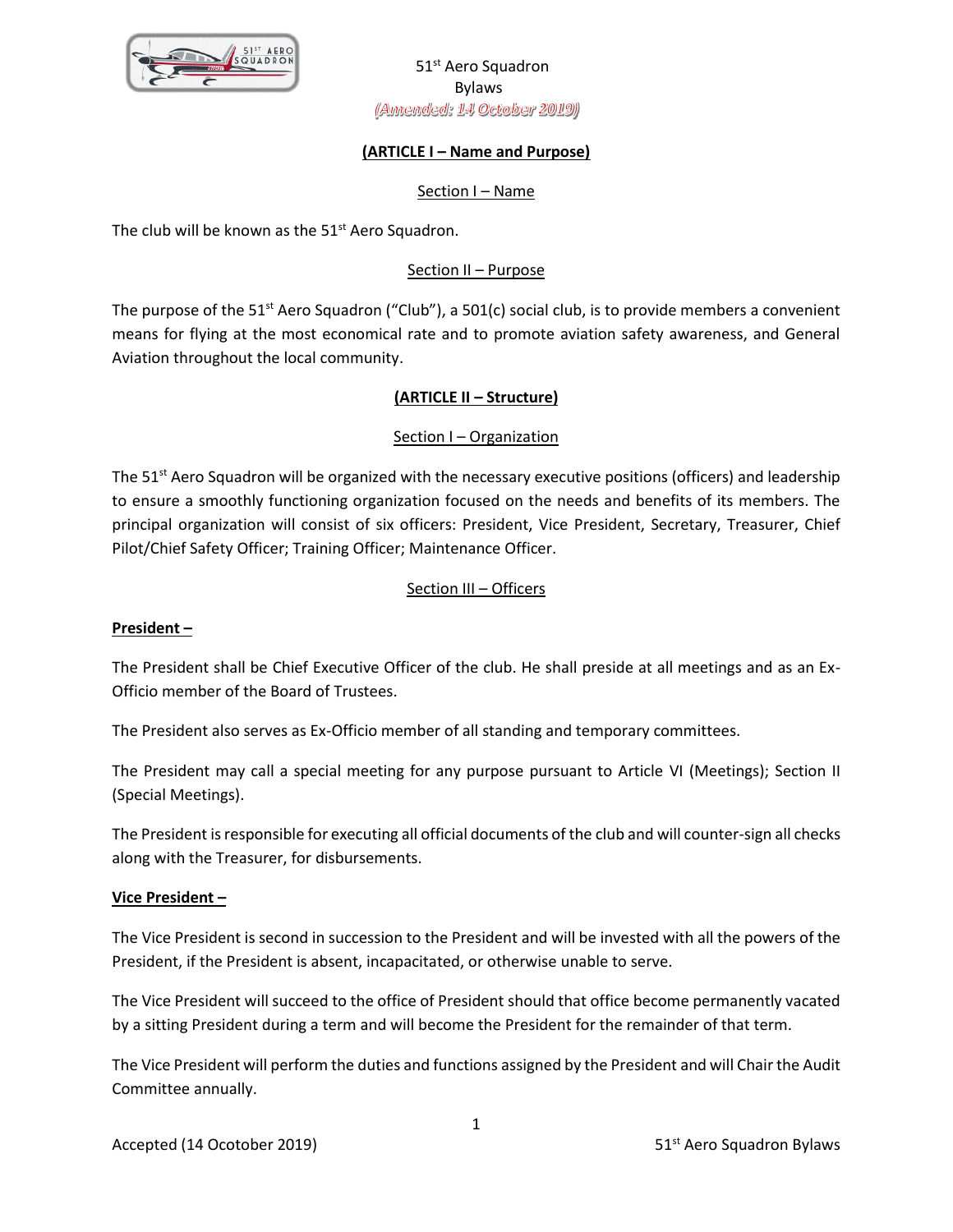

#### **Secretary –**

The Secretary shall keep the minutes of all meetings and proceedings and will accurately capture all motions, discussions, and votes of the committee of the whole (Members).

The Secretary will publish the minutes of each meeting within two weeks of the adjournment of a meeting and will cause validation of the minutes during the next scheduled meeting by a reading of the minutes; making any agreed corrections, editions, or modifications; and receiving a vote of acceptance by the members.

The Secretary will give notice of all meetings, regular and special, pursuant to Article VI (Meetings).

The Secretary will maintain and accurate roster of all members in a central database, that will be used for tracking members participation, dues, training, certifications, and/or endorsements.

The Secretary will maintain the 51s Aero Squadron seal and will cause the club seal to be affixed to any document requiring the seal of the organization and which has been properly processed.

The Secretary will cause to be executed, all certificates of membership, contracts, and other instruments, in coordination with the President and after approval by the membership.

In the absence or incapacitation of the Treasurer, the Secretary will assume all the duties and functions of the Treasurer, and become the Secretary/Treasurer for the remainder of their term.

The Secretary is responsible for all official correspondence of the club and will execute any required correspondence upon either the direction or the approval of the President.

### **Treasurer –**

The Treasurer is responsible for all accounting and bookkeeping functions of the club.

The Treasurer is responsible for maintaining the funds of the  $51<sup>st</sup>$  Aero Squadron and for accounting and recording all financial transactions and activities of the club.

The Treasurer will compile and report the financial status of the club at every regular meeting.

The Treasurer will execute all disbursements and account for all monies received by the club. At the direction of the President, the Treasurer shall execute all checks for expenditures.

The Treasurer will provide all documentation as required and/or requested by and to the Chairman of the Audit Committee on an annual basis.

The Treasurer will report to the officers of the club, all members' dues status and any delinquencies in usage fees.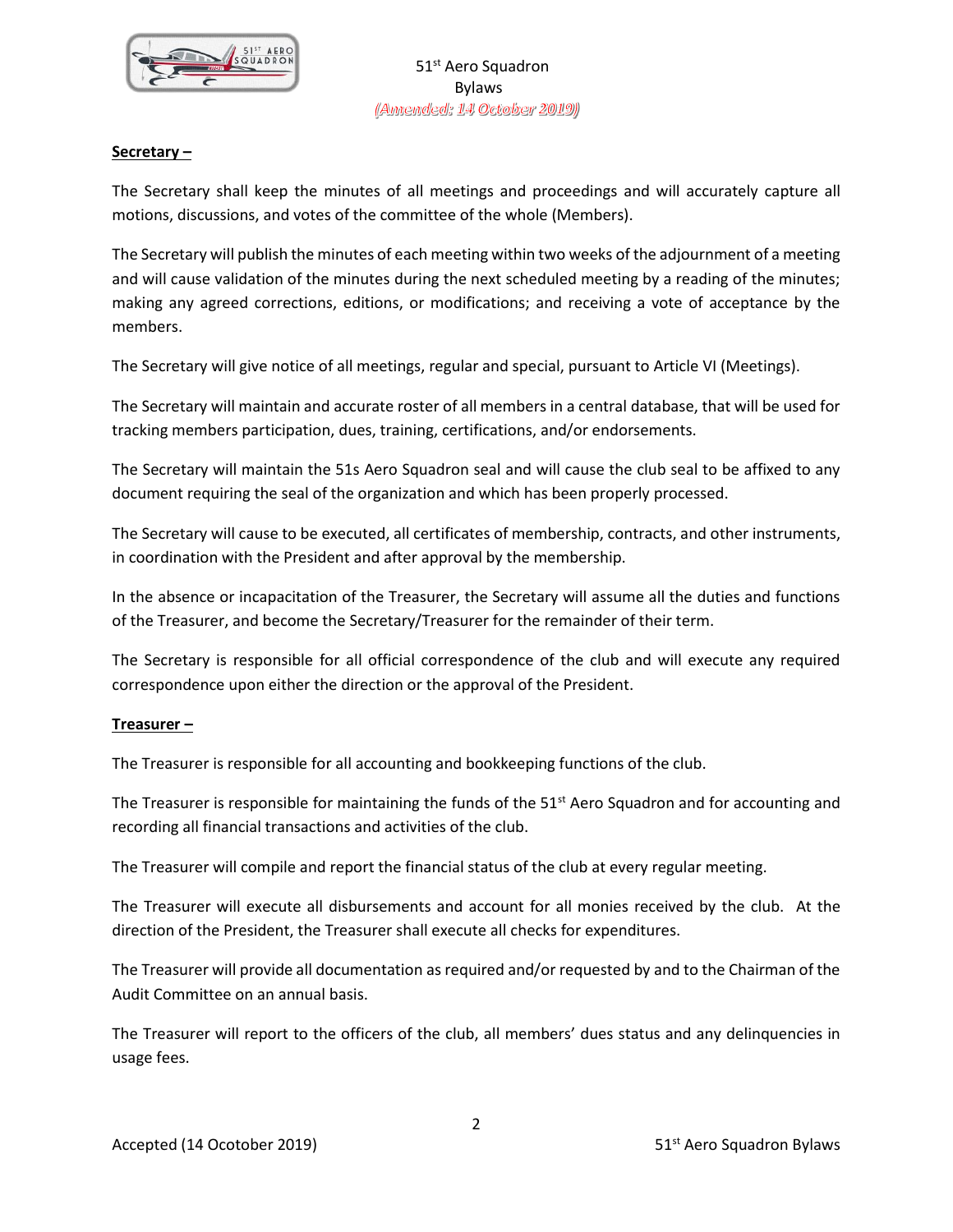

In the absence or incapacitation of the Secretary, the Treasurer will assume all the responsibilities of Secretary and will become Secretary/Treasurer for the remainder of their term.

#### **Chief Pilot/Chief Safety Officer –**

The Chief Pilot/Chief Safety Officer is responsible for all aspects of flight safety regarding club members and club aircraft.

The Chief Pilot as Chief Safety Officer is responsible for promoting safe flying practices; creating or coordinating flight safety awareness training for members to improve their flying skills.

The Chief Pilot as Chief Safety Officer is responsible for conducting all internal investigations of accidents or incidents involving club members or club aircraft.

The Chief Pilot as Chief Safety Officer will ensure all required and requested information is provided to the FAA on any accident or incident involving club members or club aircraft in a timely and accurate manner.

#### **Training Officer –**

The Training Officer is responsible for managing the training, certification, and endorsements of members.

The Training Officer will maintain the roster of all qualifications, certifications, and endorsements, on all members in the central database.

The Training Officer will coordinate the efforts of all CFI/IIs in the club to ensure members have access to quality training and can work on basic and advanced certifications as well as additional endorsements.

The Training Officer will inform the Secretary when a member completes a certification, completes, a Flight Review, completes a check ride, or receives an endorsement. The Secretary will log it into the central database.

#### **Maintenance Officer** –

The Maintenance Officer is responsible for ensuring all club aircraft are maintained in an airworthy condition and that all necessary, required, and directed maintenance, modification, or upgrades are scheduled and performed to standard.

The Maintenance Officer is responsible for maintaining in a current and accurate manner all aircraft logbooks.

The Maintenance Officer will ensure all required information (AROW documents) are present and up to date in club aircraft.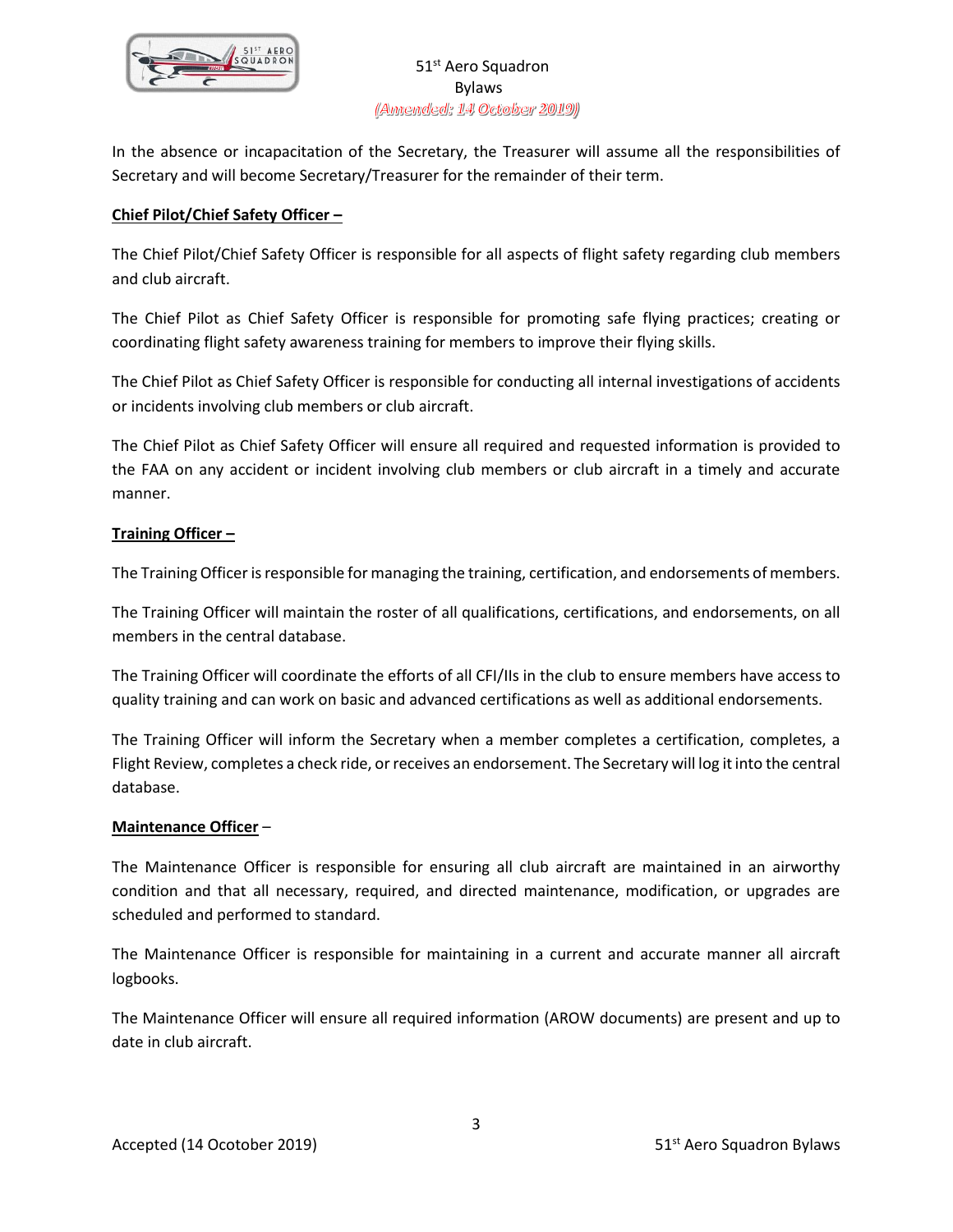

The Maintenance Officer is the club's primary Point of Contact with the club's designated (AMT) and/or maintenance facility; in addition, the Maintenance Officer is the primary point of contact with any servicing organization or facility contracted to perform maintenance, modifications, and upgrades on club aircraft.

The Maintenance Officer is responsible for formulating, updating, and/or revising all maintenance Standing Operating Procedures (SOP) for all club aircraft.

The Maintenance Officer will provide a detailed maintenance status briefing on all club aircraft and equipment to all members, during each regularly scheduled, or when required, special meetings of the club.

# **(ARTICLE III (Membership)**

## Section I -General

Any person of good character, and no criminal background and who has a true interest in aviation, shall be eligible for membership in the  $51<sup>st</sup>$  Aero Squadron.

Membership may be applied for by the completion of a membership application and submission to the Membership Committee of the club.

A membership will be deemed to be a family membership extending to a spouse and children of the primary member. There will be no additional membership fees until children reach the age of 25 or a spouse is no longer married to a member. Family members will still be responsible for all usage fees and instruction fees incurred in exercising family membership privileges and in accordance with all other operating procedures.

When any applicant has been accepted by the club, the Secretary will execute a letter of acceptance within two weeks of the vote to the applicant (may be sent via email) informing them of their acceptance.

A member in good standing is any member who is not in arrears more than 10 days in the current month dues; and who is not more than 48 Hours in arrears on any usage charges or assessments.

An applicant, who has been rejected, may reapply after six months have elapsed since the date of the rejection vote by the membership.

When an applicant is informed of their acceptance, the Secretary will also inform the applicant that their membership becomes official upon receipt of their New Member Fee (Article VII (Fees), Section I (Membership Fees).

No pilot or applicant is authorized to use any club aircraft until they have first been accepted for membership; paid their membership fee; and have successfully completed a check-ride with one of the club's CFI/II instructors.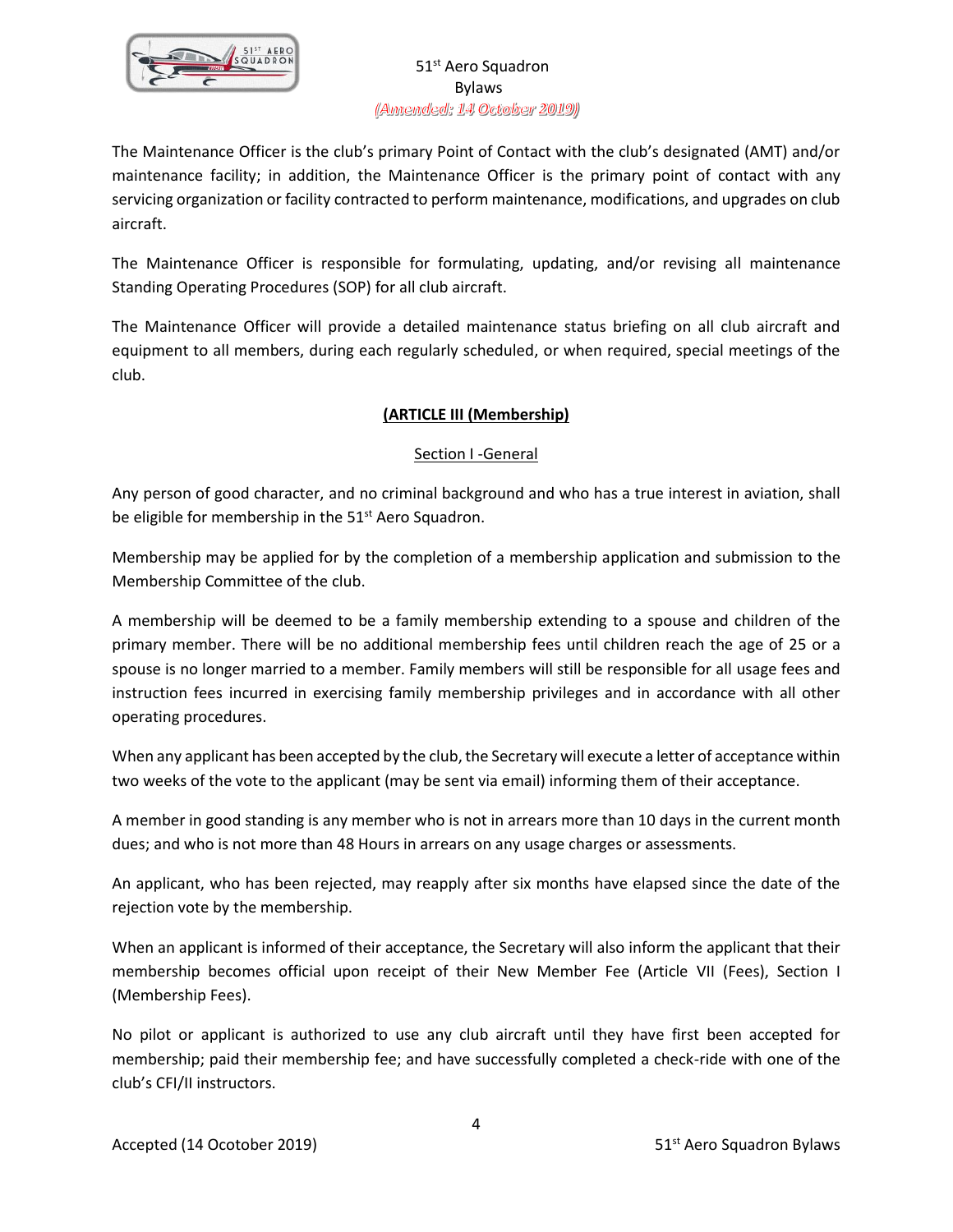

Membership fees and any currently paid monthly dues are not refundable.

Members who are in arrears in monthly dues will have their scheduling and flight privileges with club aircraft suspended until all current and arrears dues have been paid in full.

Members may resign from the club at any time. Members must notify the Secretary of their resignation for it to take effect. Until notification has occurred all dues and other fees will continue to accrue.

Members who have resigned may be reinstated within 10 calendar days at their request. For a reinstatement to be effective, the member must be a member in good standing (all dues and fees paid in full) at the time of their resignation. From the  $11<sup>th</sup>$  day after resignation until the six-month anniversary of their resignation, a member cannot be reinstated. After the six-month anniversary a request for reinstatement requires a new application and the payment of a New Member fee (Article VII – Fees; Section 1 (New Member Fee)).

A member may request a leave of absence (LOA) due to any issue. Leaves of Absence can only be granted by the President and only for a period of up to six months; with one additional period of up to six months, upon request. After two consecutive Leave of Absence periods, if a member does not request reinstatement, they are automatically terminated with the loss of all club privileges.

During a Leave of Absence, a member is not authorized the use of club aircraft for any reason and will have their scheduling privileges suspended.

During a Leave of Absence, a member does not have to pay dues.

During a Leave of Absence members are welcome to attend club meetings, outings, and gatherings, but are not allowed a voice in meetings and official discussions, nor are they authorized to vote on any motion before the membership.

Members may be terminated for egregious and/or consistent violations of Flight Operations, Safety, or Standard Operating Procedures, or for consistent non-payment of dues beyond two months or rental fees beyond one month.

Termination of membership for nonpayment of dues, usage fees or assessments. Any Club member two months (60 days) in arrears of monthly dues, aircraft usage fees, or assessments shall be notified by certified mail at his/her last known address by the Club Secretary. If the past due monthly dues, aircraft usage fees, or assessments, are not paid in full within ten (10) days from the date of notification, his/her membership shall be brought to a vote by a meeting of the general membership where Article III (Membership), Section I (General), paragraph 20, will apply.

Any member subject to expulsion may be expelled by a two-thirds majority of members present and voting at a regularly scheduled or specially called meeting.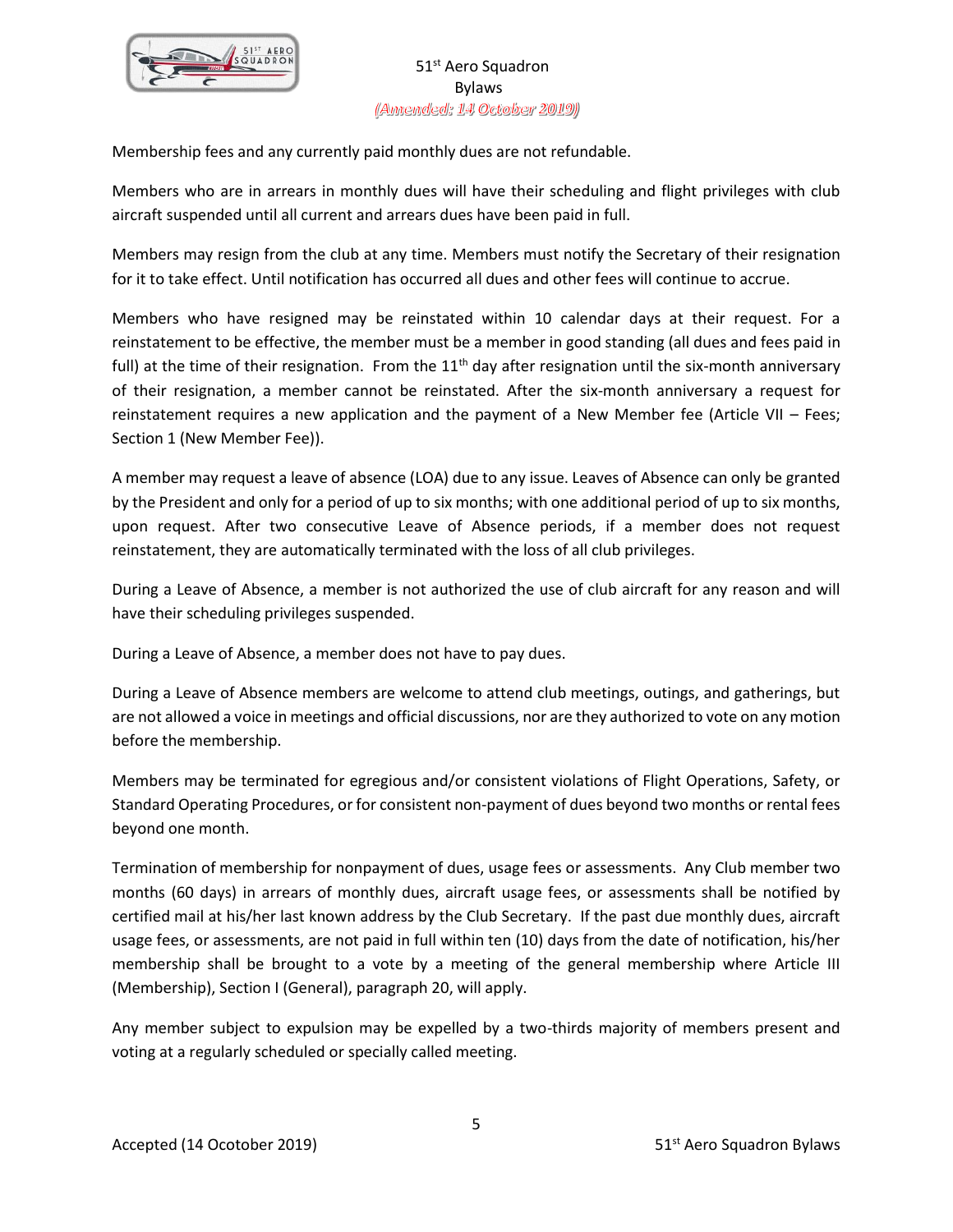

The Secretary will provide 10 days' notice to any member subject to expulsion. The member will have the right to submit any statement of mitigation or extenuation; and has the right to speak to the members on their own behalf during the next scheduled or specially called meeting.

If a member is subsequently terminated, they will have sixty days in which to appeal in writing to the President. The President will present the appeal to the membership at the next regularly scheduled meeting for a reconsideration and vote.

The membership will vote on the appeal. It will require a three-fourths (3/4) majority vote of those members present and voting to overturn a termination.

# **(ARTICLE IV – Elections)**

## Section I – General

Election of Officers will occur every year during the last meeting of a calendar year. One Trustee and all four primary officer positions will be elected.

## Section II – Terms of Office

Each elected Trustee will serve for three years. Each year one Trustee will end their term of service and a new Trustee will be elected to the vacant seat.

The terms of all four principle officers (President, Vice President, Secretary, and Treasurer) will be for a period of one year, beginning on 1 January of the calendar year following the election, and ending on the last calendar day of that year. There is no limit on the number of successive or total terms of service.

The positions of Chief Pilot/Chief Safety Officer; Training Officer; and Maintenance Officer will be filled by appointment of the President and may serve an unlimited number of terms.

# Section III – Nomination and Election Process

A nomination committee will be formed by the President in the 10<sup>th</sup> month of each year. The Nomination Committee will consist of three members and will receive all nominations of each position to be balloted at the last meeting of the year (Trustee, President, Vice President, Secretary, and Treasurer).

Any member, in good standing, may nominate any other member, in good standing, for any or all elected positions.

Any member, in good standing, may self-nominate themselves, for any or all elected positions.

In the event a member is nominated for more than one position, they will be dropped from all subsequent ballot positions upon election to a previous position.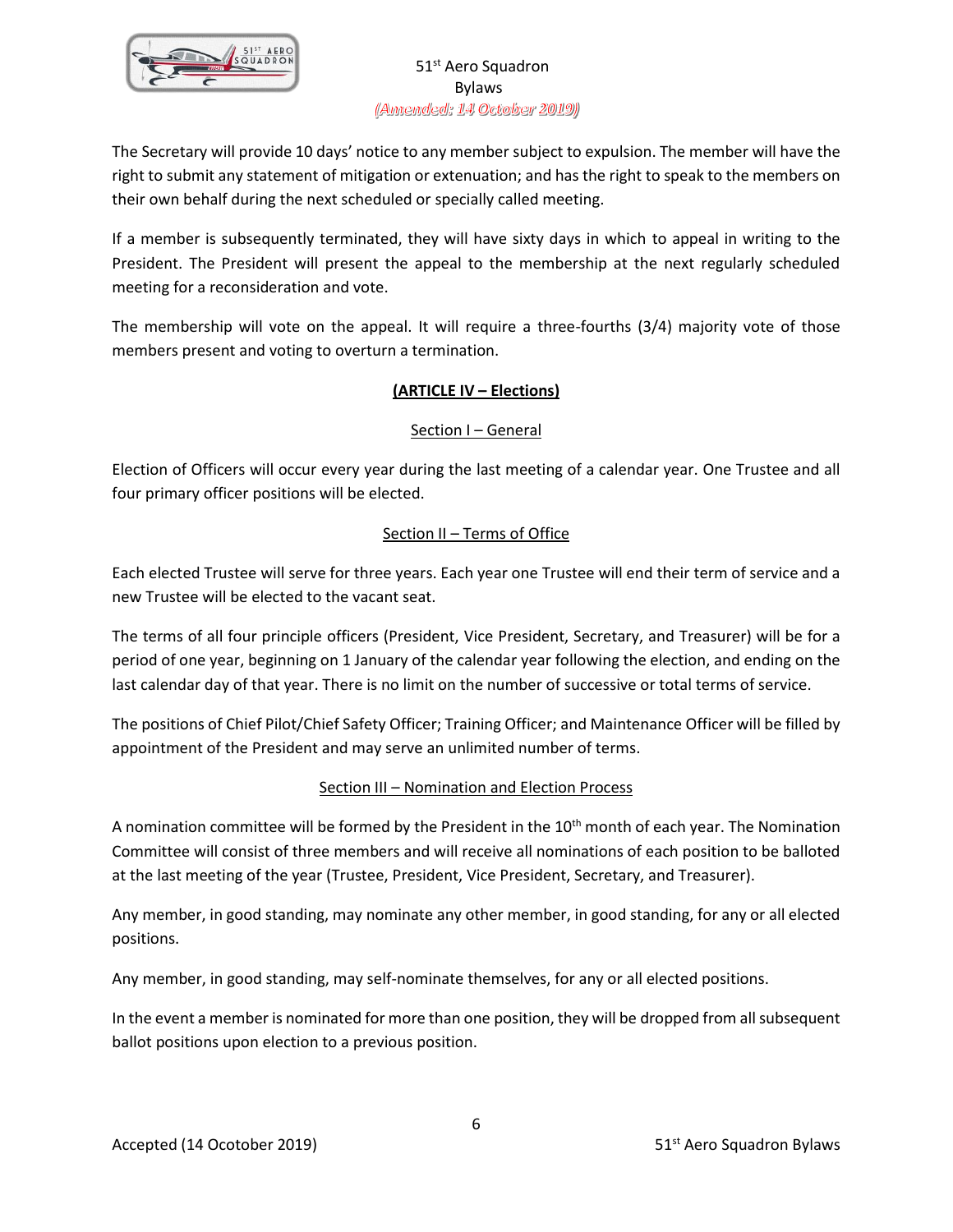

The Nomination Committee will set a date for the close of nominations and communicate that through the Secretary to the membership. The Nomination Committee will then compose a slate of candidates for each position and forward that slate to the Secretary.

The Secretary will notify all members of the slate of candidates no later than the first day of the 11<sup>th</sup> month of the year; and will also state the actual date of elections in that notification.

Election of candidates shall be by a simple majority vote (50% +1) of those members present, qualified, and voting. A qualified voter is a member in good standing (All dues and fees are paid in full).

In the event any candidate does not receive a 50% +1 (majority) vote, a run-off ballot between the two highest vote-gainers in the initial ballot, will be conducted. This process will repeat until there is one candidate in each position with a 50% +1 majority.

Trustee and Officers will assume their responsibilities on the 1<sup>st</sup> of January in the immediately following year.

# **(ARTICLE V – (Committees)**

# Section I – General

There shall be several standing committees for the  $51<sup>st</sup>$  Aero Squadron. Each committee will be composed of three members, selected by the President, and will serve at the pleasure of the President during the current term of office.

Standing Committees shall be: Membership Committee, Finance Committee and the Audit Committee.

# Section II – Standing Committees

# **Audit Committee –**

The Audit Committee will be composed of three members selected by the President. Neither the current Secretary nor Treasurer may serve on the Audit Committee during their term of service, nor on the Audit Committee reviewing the immediate past year if they held office. The Vice President will be the Chair of the Audit Committee.

The Audit Committee will review and analyze the financial position and accounting procedures each year during the first month of the New Year for the immediate previous year and render a report and findings to the President, by the end of the first month, as to the verification of the accounting information, banking statements, and the financial condition of the club. The Audit Committee will also include any recommendations for the improvement in accounting practices for the club.

The Audit Committee, at the direction of the President, will present its findings at the first regularly scheduled meeting of the year to the membership.

7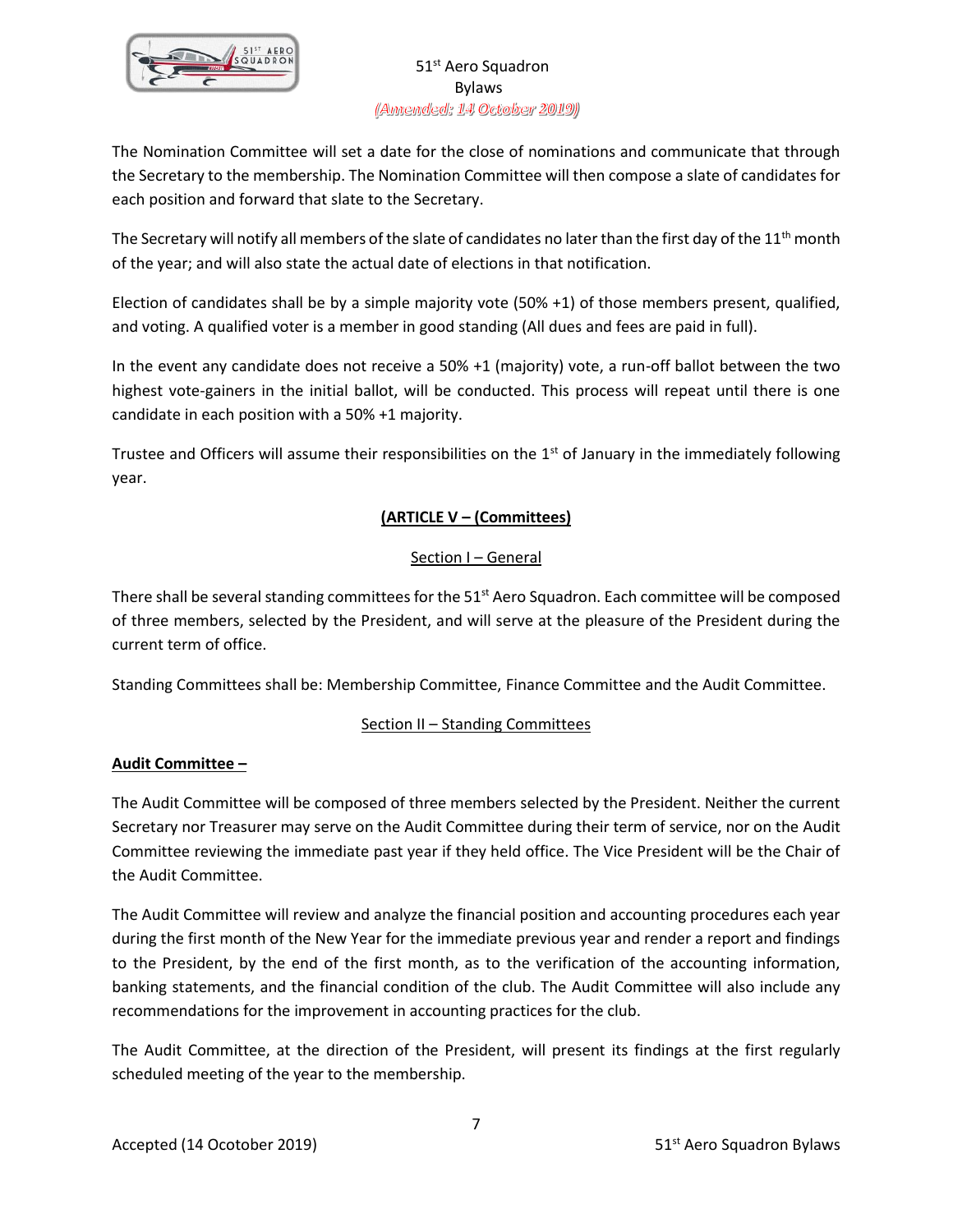

## **Membership Committee –**

The membership committee will be composed of three members selected by the President, and will serve during the current tenure of office.

The Membership Committee will receive and review all applications for membership in the  $51<sup>st</sup>$  Aero Squadron and will conduct sufficient investigation to ensure an applicant meets the requirements for membership (Article III – Membership; Section I – General).

The Membership Committee either individually or collectively will interview the candidate to further determine suitability for membership.

### **Finance Committee –**

The finance committee will be composed of three individuals, not including the Treasurer or Secretary. This committee will be responsible for assessing the  $51<sup>st</sup>$  Aero Squadron's financial status throughout the year. The Finance Committee will create and maintain the club's financial plan.

The Finance Committee will also create an annual operating budget for the club and will track the clubs progress in meeting budget requirements.

The Finance Committee will be responsible for developing and recommending any financial actions involving club funds and liabilities. They will research and report on any loans required by the club for operations, maintenance, purchase of new equipment, and/or aircraft.

The Finance Committee will be responsible for developing other funding options as necessary to meeting maintenance and purchase requirements outside of an annual budget.

### Section III – AdHoc Committees

The President may deem it necessary to form Ad-Hoc committees focused on a special or particular issue, challenge, or opportunity.

Ad-Hoc Committees will be composed of three members, selected by the President, and will serve on the specially designated Ad-Hoc committee during the current term of office.

The President will provide a clear and unambiguous statement of the Task, Purpose, and Intent to the committee to focus their efforts. Ad-Hoc Committees will not interfere in the roles and responsibilities of the elected officer positions; appointed officer positions; or Standing Committees.

Ad-Hoc Committees may include, but are not limited to: Bylaws Revision Committee, Safety Investigation Committee, Assessment Exploratory Committee, Standard Operating Procedures Revision Committee, New Aircraft Search Committee, New Aircraft Acquisition Committee, and any others as may be required.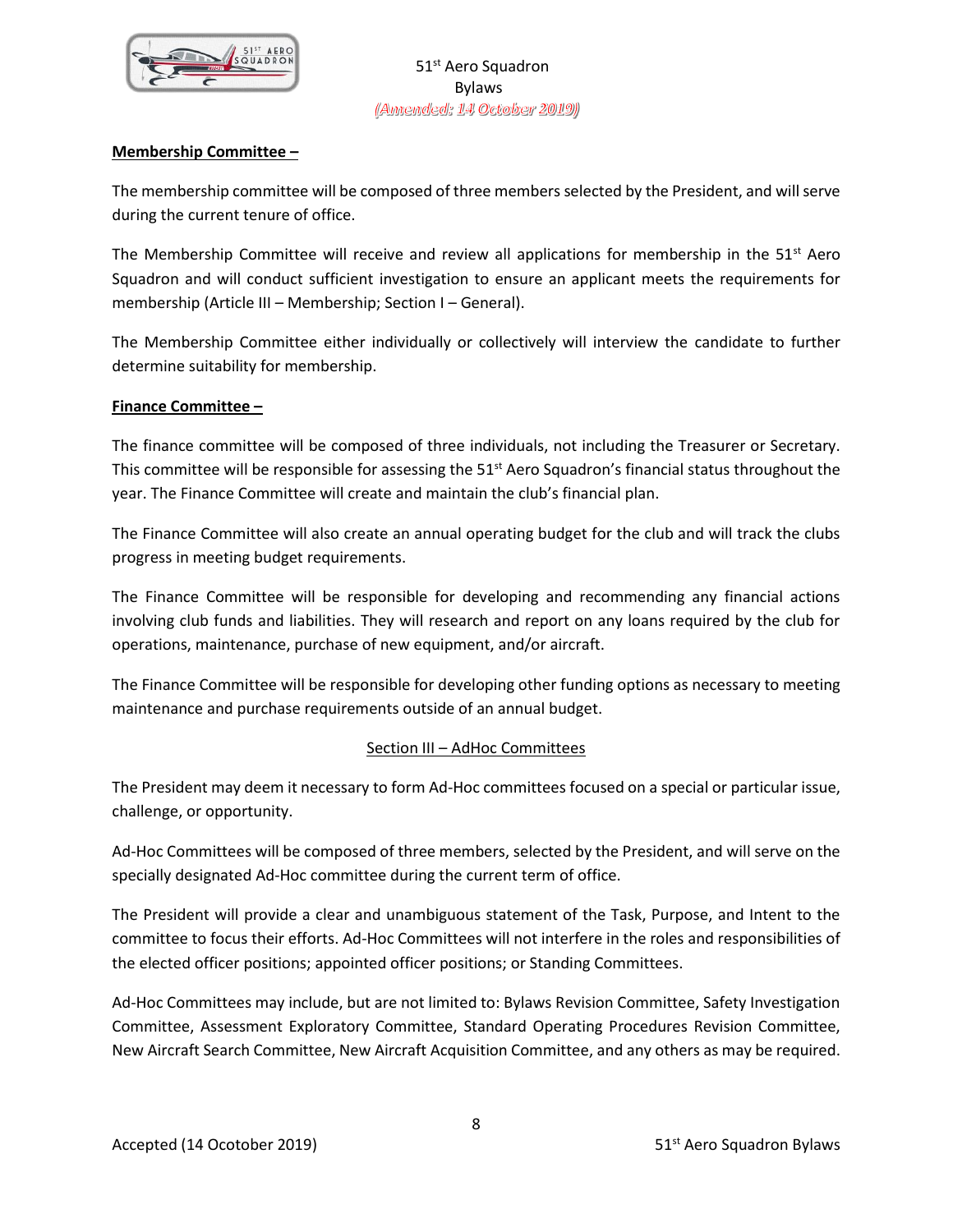

## **(Article VI – Meetings)**

## Section I – Regular Meetings

Regular meetings of the 51<sup>st</sup> Aero Squadron will be held on the Second Monday of every even numbered month (February, April, June, August, October, and December). A meeting may be suspended and/or rescheduled at the direction of the President, if the meeting day falls on a National Holiday or other like event.

Meetings will be held at a location designated by the President and communicated by the Secretary in a formal meeting notice.

Regularly scheduled meetings will begin at 6PM.

## Section II – Special Meetings

At any time that the President feels it necessary and/or appropriate, he may call a Special Meeting.

Special Meetings must be called for a clear and specific purpose, and be so communicated in a Special Meeting Notice.

A Special Meeting will have a minimum of 10 working days' notice to members.

A Special Meeting will require a quorum of at least 25 active members, in good standing, to conduct the business of the Special Meeting, or to make decisions binding on all the membership of the club.

### **(Article VII – Dues and Fees)**

### Section I – Membership Fee

Applicants for membership in the 51<sup>st</sup> Aero Squadron, who have had their application processed and have been accepted for membership, shall pay a New Member fee of \$1250, prior to membership becoming effective.

### Section II – Dues

All active members are required to pay dues in the amount of \$100.00 per month, on the first of each month. Dues not received by the 10<sup>th</sup> calendar day of the month will cause a member to be delinquent and not a member in good standing. At this point their membership privileges may be suspended at the direction of the President.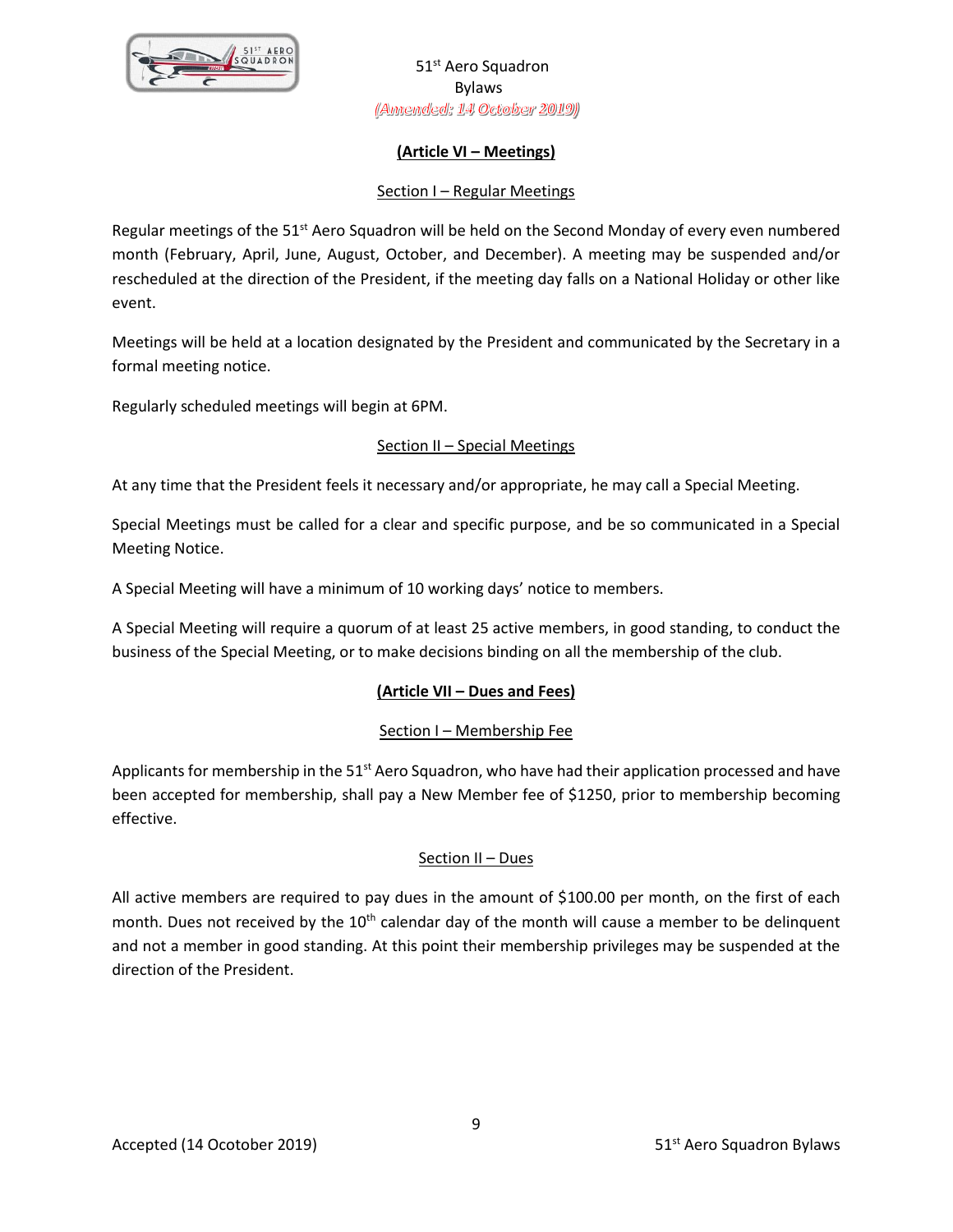

## Section III - Usage Fees

Members in good standing and authorized to use club aircraft will pay the amount approved and included in the Standing Operating Procedures for each particular aircraft per tachometer hour.

Payments will be made through the club's online (PayPal) system account as soon as practicable after a flight, but no later than 48 hours later.

Payments for usage fees not received within 30 days from the end of the flight will cause the member to not be in good standing and membership scheduling privileges to be suspended.

# Section IV – Assessments

There may be circumstances that require more funds than the club has available or has generated from New Member Fees or Dues. At such times and at the direction of the President only, a one-time assessment may be made of members to cover unanticipated or unforeseen costs.

Each assessment can only be for one specific purpose and may not be a repeating or cyclical assessment.

The President will motion during a Regularly scheduled or Special meeting for the assessment, detailing the need, the situation, and the per-member amount of the assessment.

The membership will vote to either accept or reject the motion. It will require a two-thirds (2/3) majority vote of members present, in good standing, to carry a motion to accept.

Upon acceptance it becomes a mandatory assessment on all members.

Members will be given a reasonable amount of time to pay the assessment to the Treasurer.

If a member fails to pay their assessment by the stated suspense date, they will be considered delinquent and not a member in good standing. Membership privileges may be suspended at the direction of the President.

# **(Article VIII – Finance)**

The fiscal year for the  $51<sup>st</sup>$  Aero Squadron shall be 1 January, through 31 December, annually.

No member may incur or authorize expenses, or otherwise financially obligate the club except as provided in these Bylaws, and only by the properly elected official(s).

The Treasurer is authorized to expend Club funds in payment for all normal fixed and recurring costs of the club and other operating expenses, not to exceed \$500.00 per month. Amounts in excess of \$500.00 per month must receive the authorization from the President.

The Maintenance Officer can commit only those funds agreed to by a vote of the membership on repairs, upgrades, and other recurring maintenance requirements.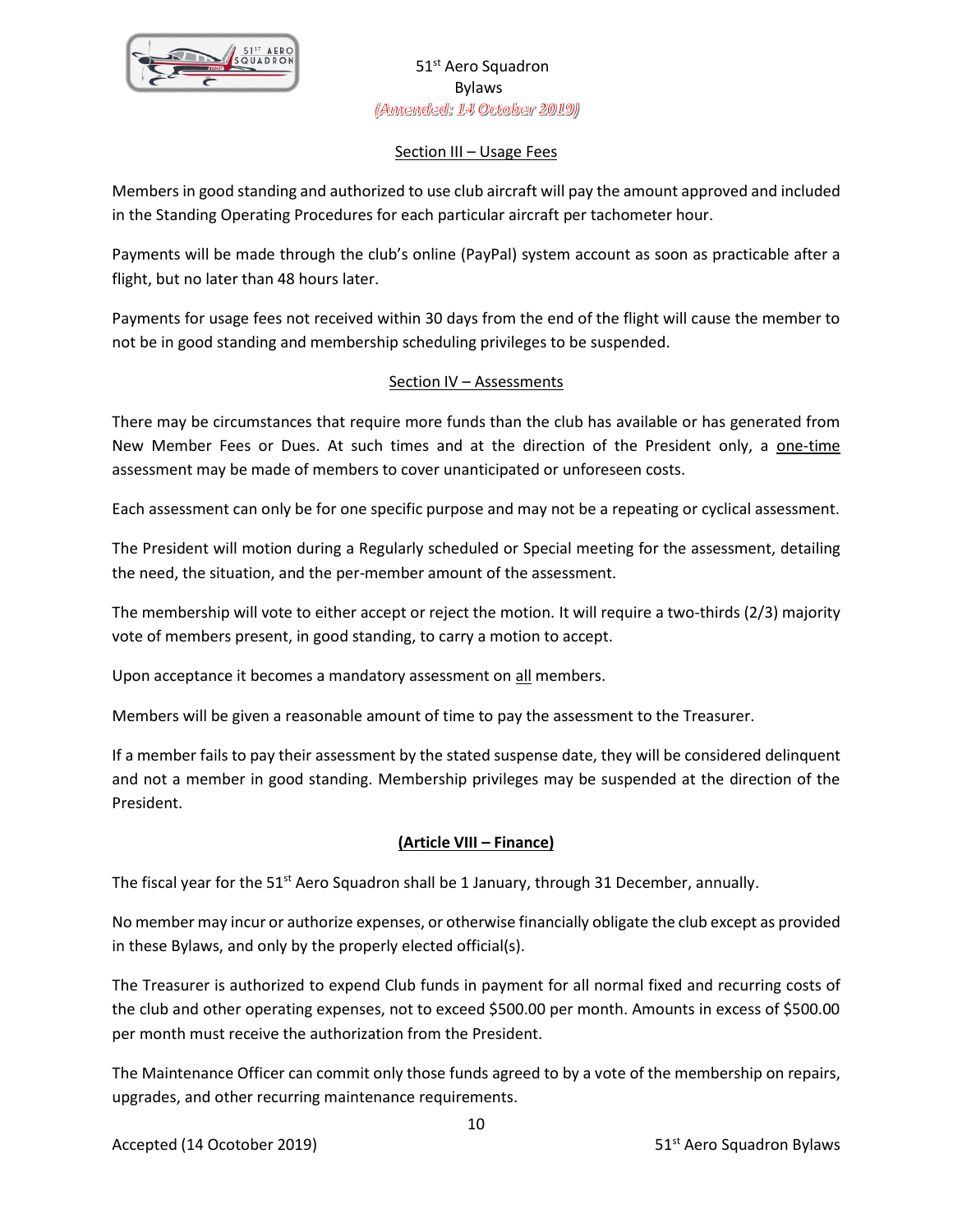

## **(Article IX – Liability)**

## Section I – General

The Club will carry Property Insurance on each aircraft owned by the club to the extent necessary to protect the Club's interest and property. In addition, the Club will carry certain amounts of Liability Insurance to cover the club and protect its interests.

Members are encouraged to also maintain "Aviation Renters" insurance to cover any expenses not covered by club insurance policies.

## Section II – Rules

A Club Member, acting as Pilot In Command (PIC), or receiving dual instruction in club aircraft, and in which incurs an accident or incident, which in any way is associated with a violation of Federal Aviation Regulations (FAR), State or Federal Law, the Bylaws of the 51<sup>st</sup> Aero Squadron, or the Standard Operating Procedures (SOP) of the 51<sup>st</sup> Aero Squadron, shall pay the clubs insurance deductible and any amount of damages or liability over that amount not paid by the insurance in force at the time of the accident.

In accidents or incidents, which occur, and are not in violation of the aforementioned governing rules, the member will pay any costs associated with the accident over and above costs actually paid by the insurance carrier, less deductible.

# **(Article X – Amendment Process)**

These Bylaws may be amended by a two-thirds (2/3) majority of all members present and in good standing, at a Regularly scheduled or Special meeting.

Recommendations for changes to the Bylaws may be submitted by any member, in good standing, no less than 30 days of the next schedule General Membership meeting.

If a recommendation for change to the Bylaws is forwarded, through the Secretary, to the President, the President will form a Bylaws Revision Committee to review the proposed change; provide the findings of the committee on the validity and the impact of the change; and will recommend either acceptance or rejection and their reasoning, of the proposed change.

After deliberations by the Bylaws Committee and within 10 days of the next regularly scheduled or special called meeting, the Secretary will send notice to all members, notifying them of the proposed change, the findings and recommendations with reasoning's of the Bylaws Revision Committee, and the date of the scheduled vote.

At the scheduled voting meeting, the President will present the proposed change, read the Bylaw Revision Committee's findings, recommendations, and reasoning, and make a motion to consider.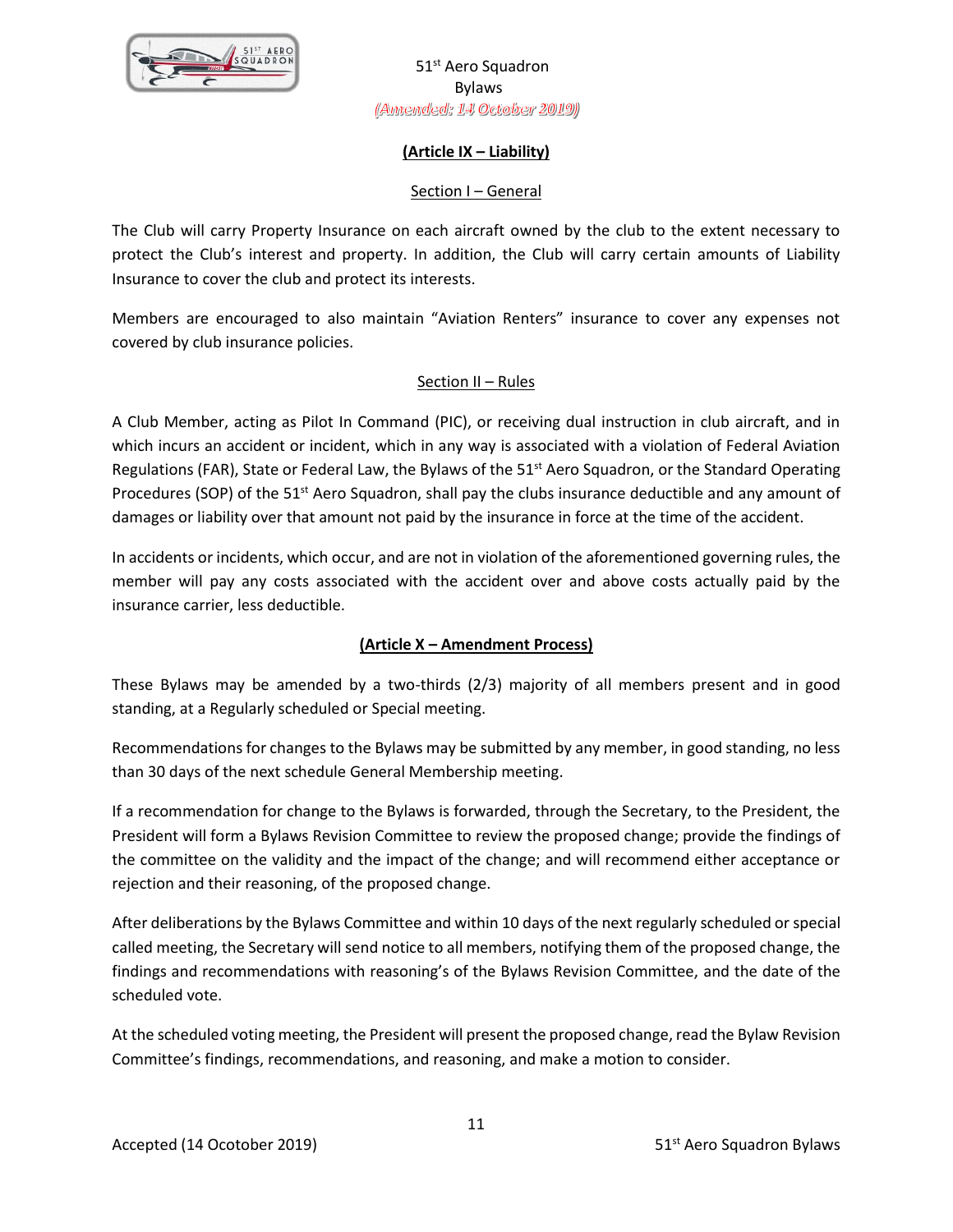

Members will then discuss the issue, then a vote will be taken to either accept or reject the proposed change. Acceptance takes a two-thirds (2/3) majority of all members, present and in good standing.

All Bylaws revisions votes will be by roll-call vote of members present, and in good standing, by the Secretary and votes will be recorded.

For properly recommended changes to the Bylaws, if accepted, the change will become effective on the date and at the time specified by the President, upon approval by voting members in good standing. The date will be within 10 days of the vote taken by member, but at no time will an effective date be before the date of the vote taken by the members.

# **(Article XI – Miscellaneous)**

### Section I – Standard Operating Procedure (SOP)

The Club will have and maintain a Standard Operating Procedure (SOP) for all operational aspects of the club's equipment, systems, and procedures, not already covered elsewhere in these Bylaws.

The Chief Pilot is responsible for maintaining the  $51<sup>st</sup>$  Aero Squadron's Standard Operating Procedures and for ensuring that every member is provided a copy either in hard copy or electronic format.

The Chief Pilot will ensure all members are informed of and receive all updates, changes, or revisions to the club's SOP.

### Section II – Flight Scheduling System

The 51<sup>st</sup> Aero Squadron uses on online scheduling program called "Flight Circle"(FC) which is available to all members in good standing. The Chairman of the Membership Committee is designated as the Administrator and each member of the Executive Leadership team is designated as Assistant Administrators, to approve new members, deactivate and suspend members, post aircraft information content, and aircraft availability status and to create and print reports.